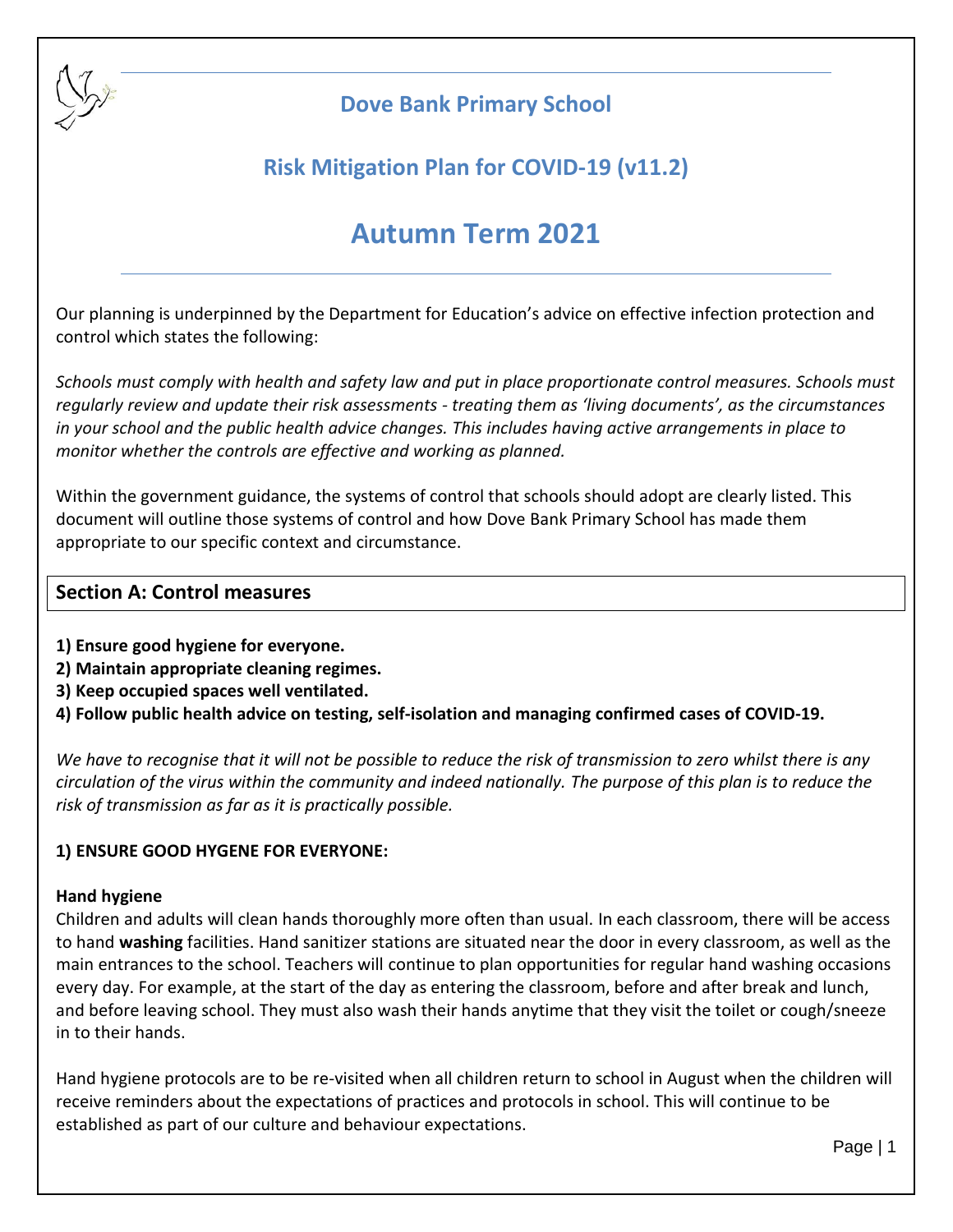### **Respiratory hygiene**

Children will be reminded to catch it, bin it and kill it. Children will be reminded that if tissues are regularly disposed of throughout the day, they should be thrown in to the lidded bins in each classroom using the footpedal to open the bin and their hands must be cleaned afterwards. Posters will be displayed around school to remind children of the procedures.

### **Use of personal protective equipment (PPE)**

Most staff in education, childcare and children's social care settings will not require PPE in response to COVID-19 beyond what they would normally need for their work.

If a child, young person, or student already has routine intimate care needs that involve the use of PPE, the same PPE should continue to be used.

Additional PPE for COVID-19 is only required in a very limited number of scenarios:

- 1) if an individual child, young person or student becomes ill with COVID-19 symptoms and only then if close contact is necessary
- 2) when performing aerosol generating procedures (AGPs)

Depending on how close you need be to an individual with C-19 symptoms you may need the following PPE:

- fluid-resistant surgical face masks (also known as Type IIR)
- disposable gloves
- disposable plastic aprons
- $\bullet$  eye protection (for example, a face visor or goggles)

How much PPE you need to wear when caring for someone with symptoms of COVID-19 depends on how much contact you have:

- A face mask should be worn if you are in face-to-face contact.
- If physical contact is necessary, then gloves, an apron and a face mask should be worn.
- Wear eye protection if a risk assessment determines that there is a risk of fluids entering the eye, for example, from coughing, spitting or vomiting.
- If a child tests positive for COVID-19 and needs to remain in a residential setting, the same type and level of PPE as above should be used.

When PPE is used, it is essential that it is used properly. This includes scrupulous hand hygiene and following guidance on how to put PPE on and take it off safely in order to reduce self-contamination.

Face masks should: cover both the nose and mouth, not be allowed to dangle around the neck, not be touched once put on, except when carefully removed before disposal, be changed when they become moist or damaged; be worn once and then discarded - hands should be cleaned after disposal

# **2) MAINTAIN APPROPRIATE CLEANING REGIMES:**

We will maintain our cleaning schedule. This includes regular cleaning of areas and equipment with a particular focus on frequently touched surfaces. A fogging gun will be used to add an additional layer of deep cleaning and this will be done on a rota basis so that all classrooms, offices and small shared spaces will be fogged every fortnight. A zoned plan of the school has been drawn up to ensure that fogging can be logged and monitored.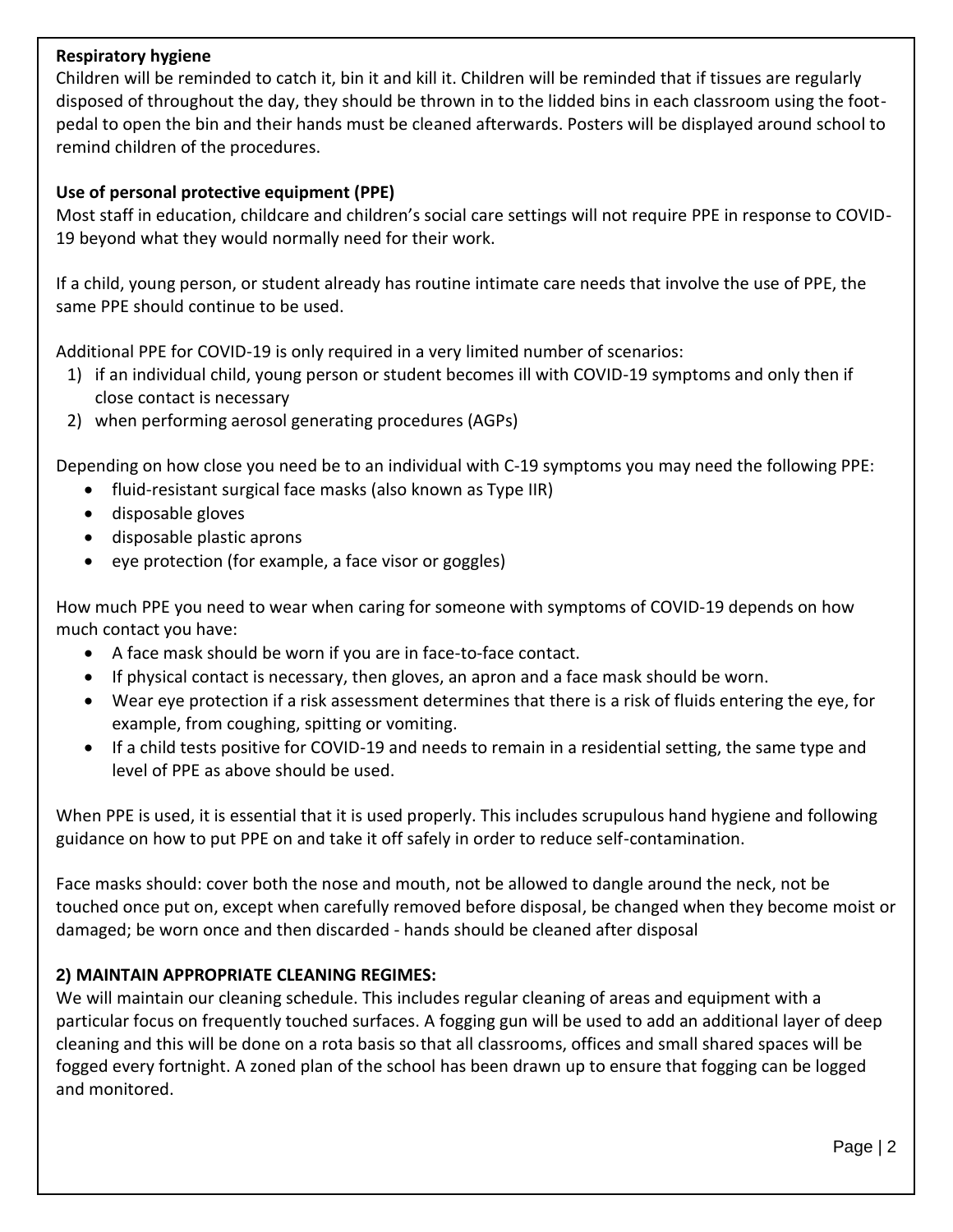If we are required to clean an area after a positive case of coronavirus has been identified, we must follow the guidelines [\(https://www.gov.uk/government/publications/covid-19-decontamination-in-non-healthcare](https://www.gov.uk/government/publications/covid-19-decontamination-in-non-healthcare-settings/covid-19-decontamination-in-non-healthcare-settings)[settings/covid-19-decontamination-in-non-healthcare-settings\)](https://www.gov.uk/government/publications/covid-19-decontamination-in-non-healthcare-settings/covid-19-decontamination-in-non-healthcare-settings).

# **3) KEEP OCCUPIED SPACES WELL VENTILATED:**

Good ventilation reduces the concentration of the virus in the air, which reduces the risk from airborne transmission. This happens when people breathe in small particles (aerosols) in the air after someone with the virus has occupied and enclosed area.

When school is in operation, we will ensure a well ventilated and a comfortable teaching environment is maintained. We will achieve this by a variety of measures including:

- mechanical ventilation systems
- natural ventilation opening windows (in cooler weather windows should be opened just enough to provide constant background ventilation and opened more fully during breaks to purge the air in the space). Opening internal doors can also assist with creating a throughput of air. if necessary external opening doors may also be used (where safe to do so)

To balance the need for increased ventilation while maintaining a comfortable temperature, we will consider:

- opening high level windows in colder weather in preference to low level to reduce draughts
- increasing the ventilation while spaces are unoccupied (for example, between classes, during break and lunch, when a room is unused)
- providing flexibility to allow additional, suitable indoor clothing

We will balance the need for increased ventilation while maintaining a comfortable temperature.

# **4) FOLLOW PUBLIC HEALTH ADVICE ON TESTING, SELF-ISOLATION AND MANAGING CONFIRMED CASES OF COVID-19:**

When an individual develops COVID-19 symptoms or has a positive test Pupils, staff and other adults should follow public health advice on when to self-isolate and what to do. They should not come into school if they have symptoms, have had a positive test result or other reasons requiring them to stay at home due to the risk of them passing on COVID-19 (for example, they are required to quarantine).

If anyone at Dove Bank develops COVID-19 symptoms, however mild, we will send them home and they should follow public health advice. For everyone with symptoms, they should avoid using public transport and, wherever possible, be collected by a member of their family or household.

If a pupil is awaiting collection, they will be left in a room on their own if possible and safe to do so. A window will be opened for fresh air ventilation if possible. Appropriate PPE will also be used if close contact is necessary. Any rooms they use will be cleaned after they have left. The household (including any siblings) should follow the PHE stay at home guidance for households with possible or confirmed coronavirus (COVID-19) infection.

If we have several confirmed cases within 14 days, you may have an outbreak. We will call the dedicated advice service who will escalate the issue to our local health protection team where necessary and advise if any additional action is required, such as implementing elements of our outbreak management plan. In this case, we will call the DfE helpline on 0800 046 8687 and select option 1 for advice on the action to take in response to a positive case.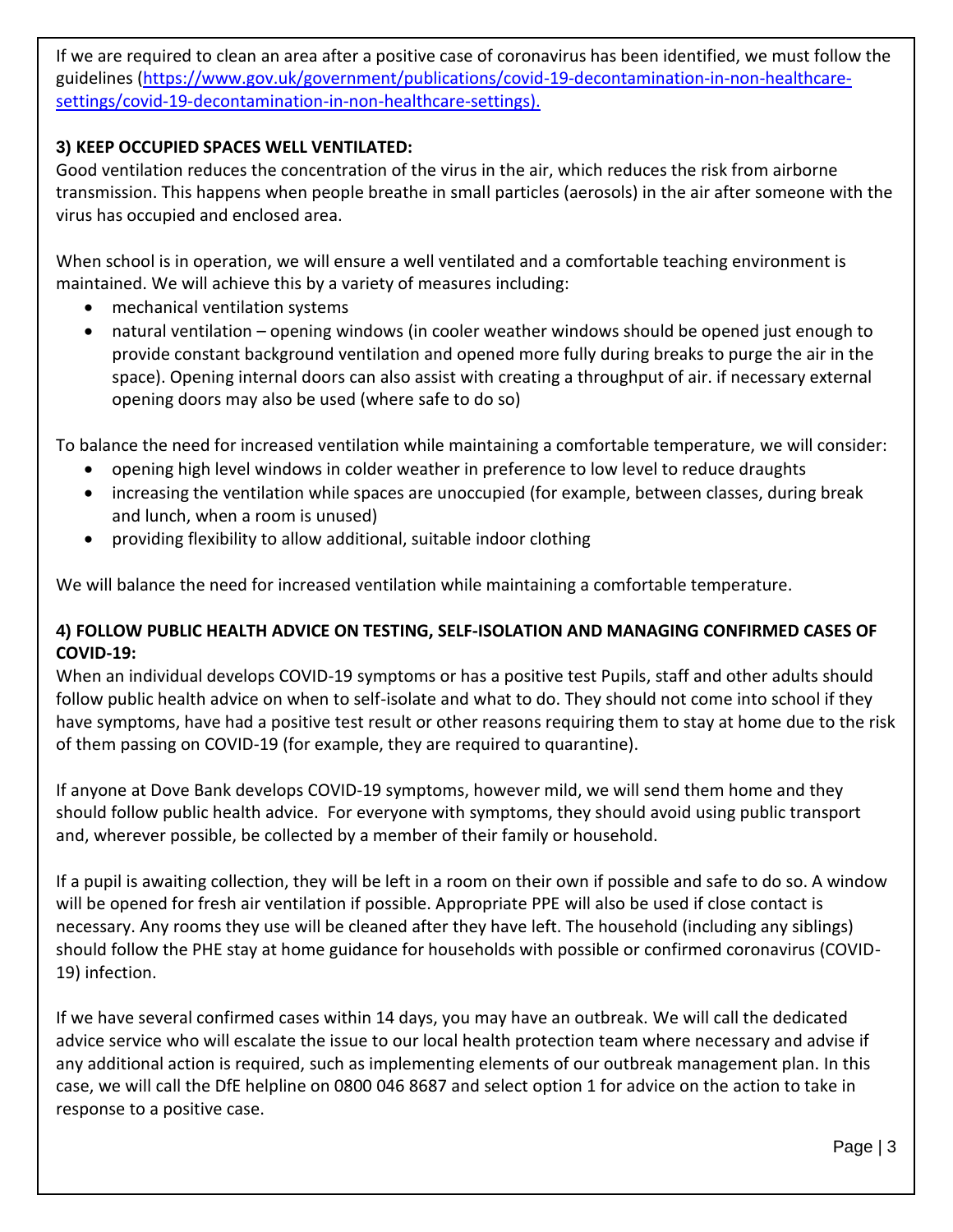#### **Asymptomatic testing**

Staff should undertake twice weekly home tests whenever they are on site until the end of September, when this will also be reviewed.

#### **Confirmatory PCR tests**

Staff will be supplied with lateral flow device (LFD) test kits to self-swab. Staff will be asked to take their test kits home and carry out the test twice a week. The LFD test will give a result in around 15 to 30 minutes. Staff must report their result to NHS Test and Trace as soon as the test is completed either online or by telephone. Staff should also share their result with the school to help with contact tracing [\(covid@dovebank.leics.sch.uk\)](mailto:covid@dovebank.leics.sch.uk).

Testing is not mandatory for staff and staff do not need to provide proof of a negative test result to attend school in person, although participation in testing is strongly encouraged.

Staff with a positive LFD test result will need to self-isolate in line with the stay-at-home guidance. They will also need to arrange a polymerase chain reaction (PCR) test to confirm the result. Staff with a negative LFD test result can continue to attend school and use protective measures.

The asymptomatic testing programme does not replace the current testing policy for those with symptoms. Anyone with symptoms (even if they recently had a negative LFD test result), should still self-isolate immediately according to government guidelines.

Those with symptoms are also expected to order a test online or visit a test site to take a polymerase chain reaction (PCR) test to check if they have the virus.

If the PCR test is taken within 2 days of the positive lateral flow test, and is negative, it overrides the self-test LFD test and the person can return to school, as long as the individual doesn't have COVID-19 symptoms.

# **Tracing close contacts and isolation**

Close contacts will be identified via NHS Test and Trace and we will no longer be undertaking contact tracing. As with positive cases in any other setting, NHS Test and Trace will work with the positive case to identify close contacts.

Contacts from a school setting will only be traced by NHS Test and Trace where the positive case specifically identifies the individual as being a close contact.

Children under the age of 18 years old no longer be required to self-isolate if they are contacted by NHS Test and Trace as a close contact of a positive COVID-19 case. Instead, children will be contacted by NHS Test and Trace, informed they have been in close contact with a positive case and advised to take a PCR test. We would encourage all individuals to take a PCR test if advised to do so.

Individuals are not required to self-isolate if they live in the same household as someone with COVID-19, or are a close contact of someone with COVID-19 (this includes when the household member is awaiting the results of a PCR test), and any of the following apply:

- they are fully vaccinated
- they are below the age of 18 years and 6 months
- they have taken part in or are currently part of an approved COVID-19 vaccine trial
- they are not able to get vaccinated for medical reasons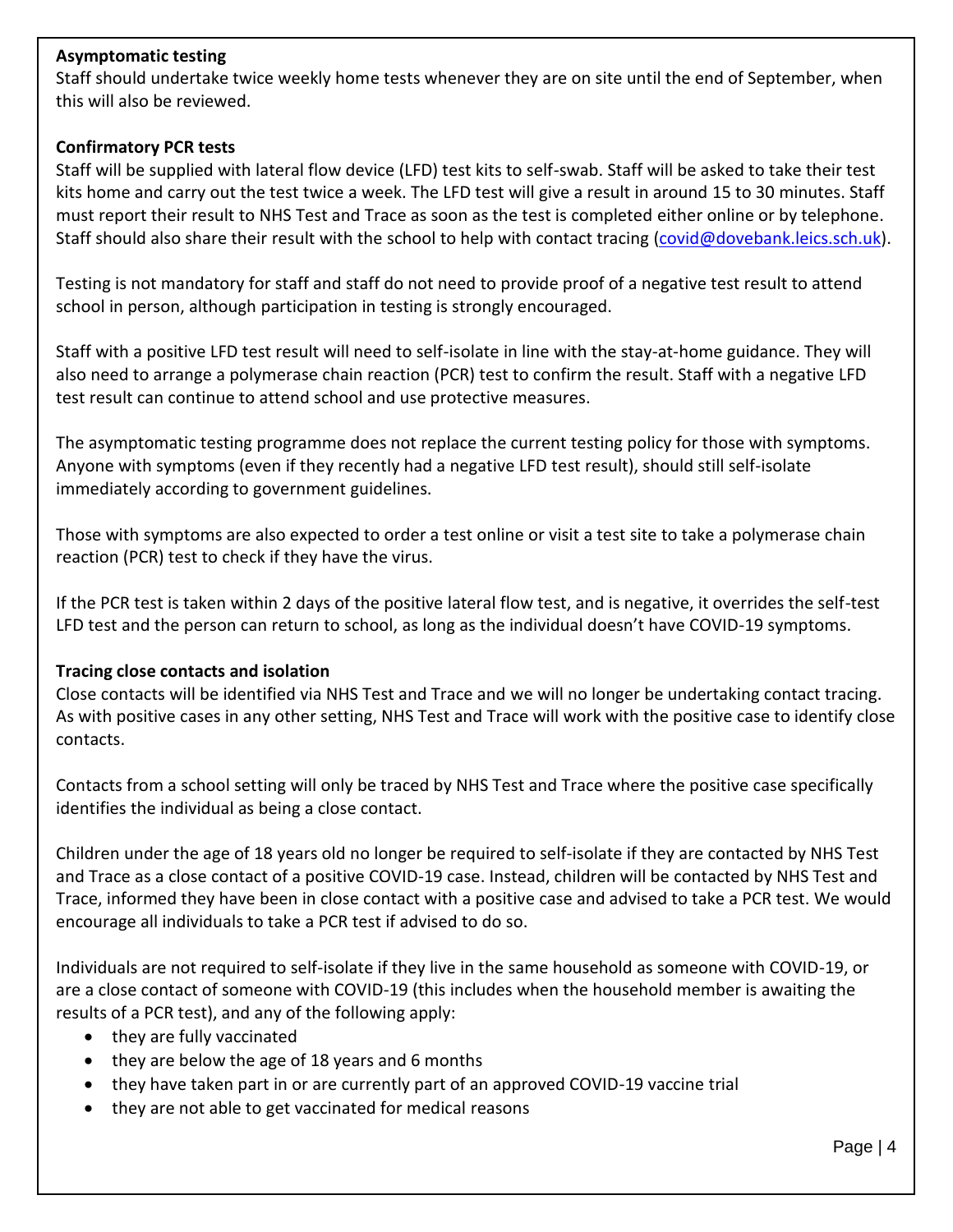Instead, they will be contacted by NHS Test and Trace, informed they have been in close contact with a positive case and advised to take a PCR test. We would encourage all individuals to take a PCR test if advised to do so.

Staff who meet the above criteria do not need to isolate, and children and young people aged under 18 years 6 months who usually attend school, and have been identified as a close contact, should continue to attend school as normal. They do not need to wear a face covering within the school, but it is expected and recommended that these are worn when travelling on public or dedicated transport. Dove Bank will continue to have a role in working with health protection teams in the case of a local outbreak.

If there is an outbreak in school or if central government offers the area an enhanced response package, a director of public health might advise a setting to temporarily reintroduce some control measures.

# **Section B: School operations**

# **Managing admitting and exiting children into and from school**

The following one-way system will continue to be in place for dropping off and collecting children at the beginning and the end of the school day:

**Morning drop-off:** Parents/carers will need to drop children off between 8.45am and 8.55am. Parents / carers to enter through the single pedestrian gate near the turning circle. Children will join their class lines (marked clearly on the playground) and staff will be on duty to collect and supervise them. Parents/carers will then exit through the other pedestrian gate (on to Bagworth Road). Children arriving on the bus will be collected by a member of staff and escorted to their class lines.

**Pick up:** The gates will open at 3.10pm and the children will be on their lines in the playground ready to be collected. Parents will continue to use the one way system as described above when collecting children. Those children who go home on the bus will join the back of their class line and then be escorted to the bus once staff members become available.

Any additional staff will be deployed to assist at the beginning and end of the school day. Parents / carers must not arrive early or late. Parents will not be given access to the school building at drop off and collection times. Enquiries should continue to be made via phone call or email, either to the class teacher (via dedicated class emails / class Dojo) or the school office.

# **Managing movement around the building**

The internal one way system will no longer be used. We will continue to use external doors to enter or exit classrooms whenever possible.

Much of the communication between staff can still be done via the messaging system within Microsoft Teams. Staff in school are encouraged to keep their phones on in order to be contacted quickly by SLT.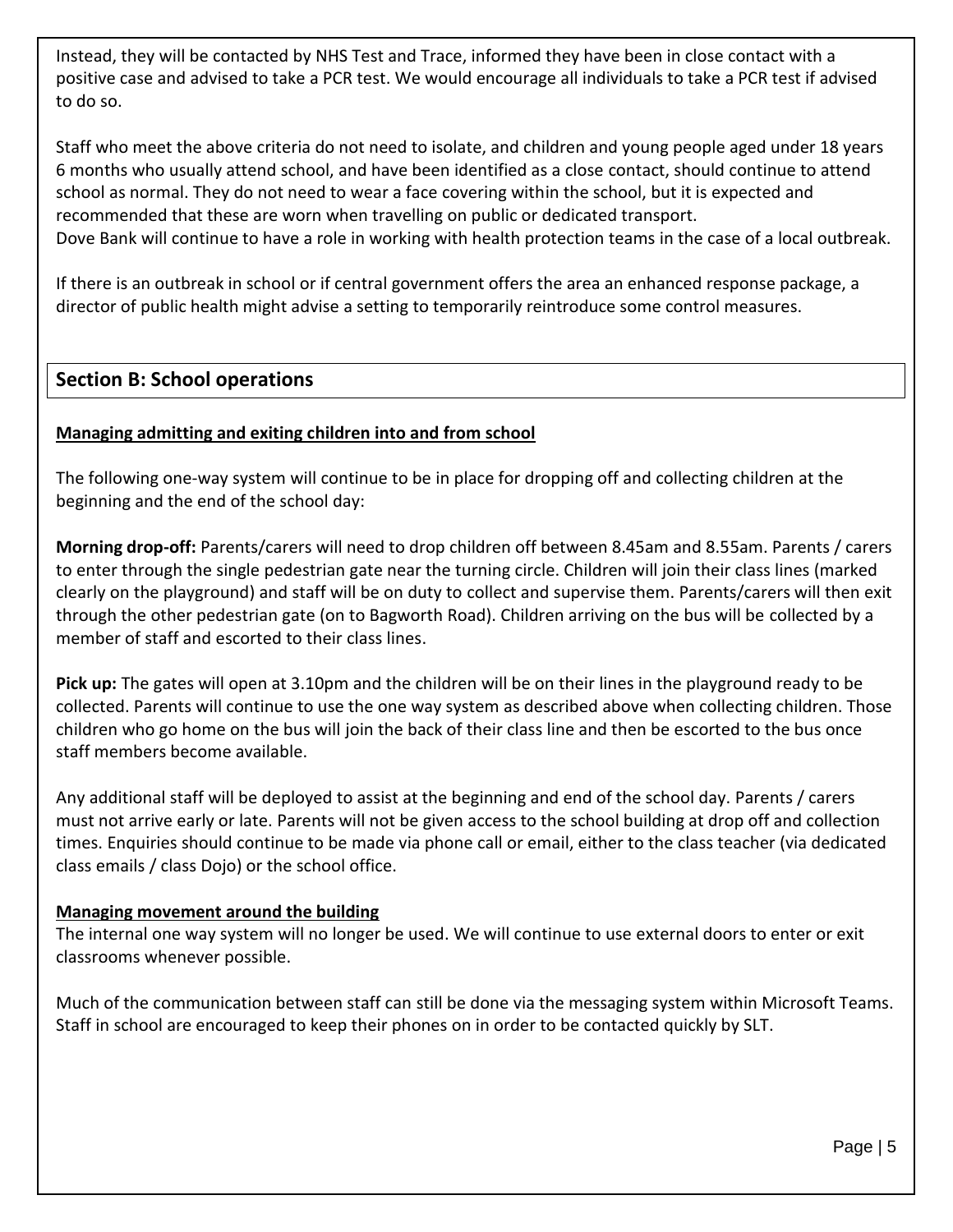#### **School meal times**

- Universal Free School Meals A cooked meal will be provided for all children in YR, Y1 and Y2 on request.
- Free School Meals Children entitled income-based Free School Meals will be provided with a cooked meal on request.

All other children can order a cooked meal if they would like one. Children in all classes will now eat their meals (packed lunches and hot meals) in the hall. If the weather permits, children can eat outside whilst remaining socially distanced. This will be at the supervising adult's discretion

#### **COVID-19 specific staff training in advance of opening**

All staff will be issued with a copy of the RMP prior to returning to work and will take part in a training session on-site on new procedures. Training will take place in the hall and this will include an overview of the plan and an opportunity for staff to ask any questions.

#### **School Uniform**

Children will be expected to return to wearing full school uniform. Friends of Dove Bank have a pre-loved uniform shop which you can contact via [preloveduniform@dovebank.leics.sch.uk.](mailto:preloveduniform@dovebank.leics.sch.uk) On PE days, children will still arrive in their PE kit and wear it all day. However, they will need to adhere to the dress code for PE and will be encouraged to wear a Dove Bank hoodie.

As we are likely to have windows open to aid ventilation, children may need additional warm garments, e.g. vests or school fleeces.

#### **Fire drill procedures**

There will be no changes to fire drill procedures (as in the event of a fire, the risk from that outweighs the risk of contracting C19). We will therefore continue fire drills.

Fire doors to classrooms and offices will be propped open providing additional ventilation when rooms are occupied and we will ensure they are closed when a room is not in use or in the event of an emergency evacuation. Retro-fitted audio triggered fire door retainers are fitted to all relevant fire doors and will release them on the sound of the fire alarm.

We will continue to maintain accurate registers for those who are in school.

#### **Safeguarding**

Regular safeguarding meetings will take place between DSLs to review all vulnerable families. The DSL will continue to support LAC children and attend virtual meetings as necessary. Teachers will maintain contact with families of children in their class through email / telephone / Dojo and provide home learning if they have to go into isolation. Home visits will be put in place where necessary.

We will regularly revise our child protection policy to include any changes to the statutory safeguarding guidance.

The Designated Safeguarding Lead (DSL) and deputy DSLs will ensure there is increased time, especially in the first few weeks of term, to help provide support to staff and children regarding any new safeguarding and welfare concerns and the handling of referrals to children's social care and other agencies where these are appropriate.